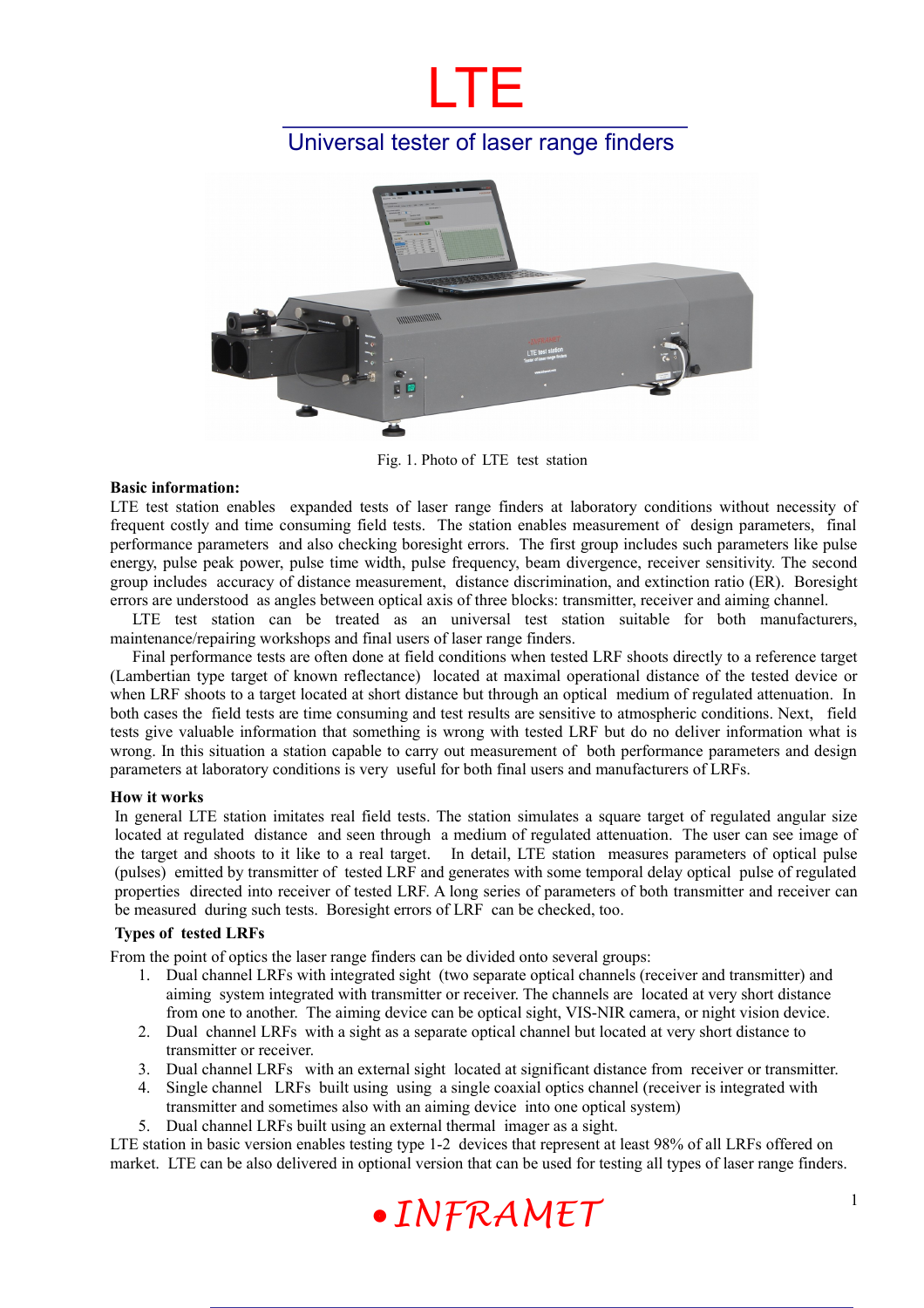

### Universal tester of laser range finders

#### **How is built?**

LTE station can be treated as a system that combine three subsystems: 1)image projector of square target of variable angular size, 2) meter of optical pulses emitted by transmitter of tested LRFs, 3)triggered generator of optical pulses of regulated intensity and time delay. However, from optical point of view LTE station is built as a set of two symmetrical optical channels of optics aperture is shape of non-full circle. One of the channels works as a meter of optical pulses emitted by transmitter when the second channel works as a triggered generator of optical pulses. These functions of the channels can be inverted. It is expected that during tests optics of LTE station at least partially overlaps optics of tested LRF. Fig. 2. Optical aperture of LTE station of LTE station

Trans-

mitter



#### **Technical specifications**

| <b>Parameter</b>                              | <b>Value</b>                                                                                                                                                                              |  |
|-----------------------------------------------|-------------------------------------------------------------------------------------------------------------------------------------------------------------------------------------------|--|
| Types of tested LRF                           | Optimized for testing dual channel LRFs with internal aiming<br>channel or external aiming channel located at short distance from<br>receiver/transmitter channels. Other types optional. |  |
| Spectral wavelength of tested LRFs            | 910 nm, 1060 nm, 1540 nm, 1550 nm, 1570 nm (other wavelengths<br>optional)                                                                                                                |  |
| Optics of LTE test station                    | Two non-full circles of 70 mm diameter                                                                                                                                                    |  |
| Location of LRF relative to test station      | Step regulation, seven values: 0.25; 0.5; 0.75; 1.0; 1.5; 2.0; 4.0<br>mrad                                                                                                                |  |
| Optical detector type                         | ultrafast, calibrated InGaAs photodiode                                                                                                                                                   |  |
| Central wavelength of pulsed light<br>sources | 905nm, 1060 nm, 1540 nm, 1550 nm, 1570 nm (the sources are to<br>be manually exchanged)                                                                                                   |  |
| PC                                            | typical modern laptop, Windows 7 operating system                                                                                                                                         |  |
| PC communication                              | <b>USB 2.0</b>                                                                                                                                                                            |  |
| Working temperature                           | +5 $\rm{^{\circ}C}$ to 35 $\rm{^{\circ}C}$                                                                                                                                                |  |
| Storage temperature                           | -5 $\rm{^oC}$ to 50 $\rm{^oC}$                                                                                                                                                            |  |
| Humidity                                      | up to $95\%$ (non condensing)                                                                                                                                                             |  |
| Dimensions                                    | (H x L x W) 350 mm x 1500 mm x 445 mm (base module +<br>platform)                                                                                                                         |  |
| Mass                                          | 59 kg (base module + platform) + 10 kg additional parts + PC                                                                                                                              |  |

#### **Tab. 1.** Technical parameters of LTE test station

Receiver/

sight

# <sup>2</sup> **INFRAMET**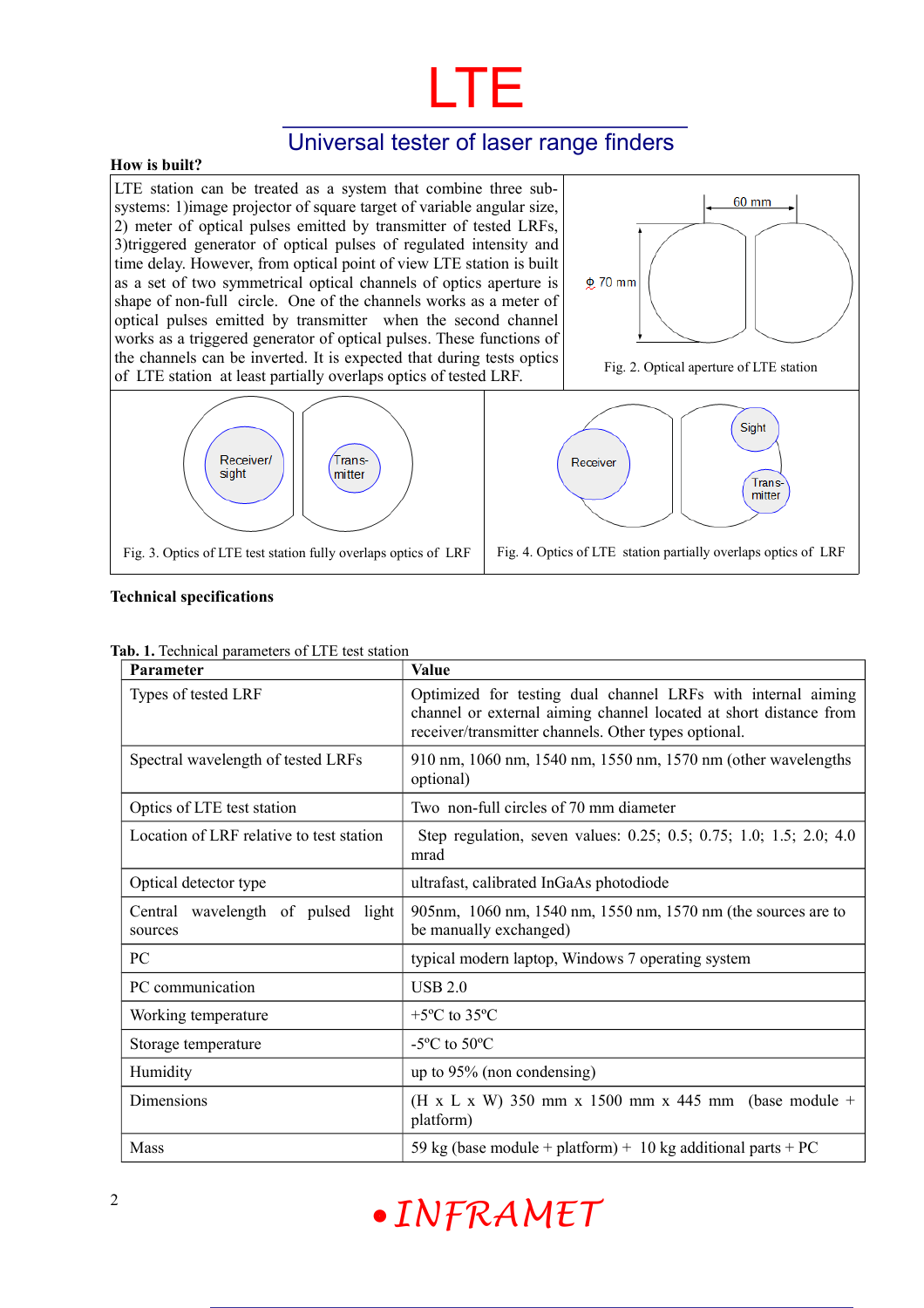

# Universal tester of laser range finders

#### **Tab. 2.** LTE test station software capabilities

| <b>Software</b>    | <b>Description</b>                                                                                         |  |
|--------------------|------------------------------------------------------------------------------------------------------------|--|
| LE Control         | Program to enable PC control of LTE test station                                                           |  |
|                    | Pulse Browser Support acquisition and analysis of temporal profiles of pulses emitted by laser transmitter |  |
| <b>MET Control</b> | Program to enable control of pulse generator module                                                        |  |
| <b>BOR</b> program | Support acquisition of images from cameras                                                                 |  |

#### **Tab. 3.** Test capabilities of LTE test station

| <b>Parameter</b><br>group | <b>Parameters</b>                                                                  | Value                                                                                |
|---------------------------|------------------------------------------------------------------------------------|--------------------------------------------------------------------------------------|
| Pulse<br>parameters       | Pulse energy range                                                                 | 10nJ to 200 mJ (options 500mJ)                                                       |
|                           | Peak pulse power                                                                   | 1W to 10 MW                                                                          |
|                           | Pulse width                                                                        | 4-600ns (options 2-800ns)                                                            |
|                           | Resolution of pulse width                                                          | $\pm$ lns                                                                            |
|                           | Repetition period                                                                  | from 0.1 Hz to 20kHz                                                                 |
| Distance<br>parameters    | Simulated distance                                                                 | At least 200m to 40 km (options to 98 km)                                            |
|                           | Resolution of simulated distance                                                   | 2 <sub>m</sub>                                                                       |
|                           | Number of simulated reflections<br>of single shot                                  | up to 3 (options up to 6)                                                            |
|                           | Distance accuracy                                                                  | Yes                                                                                  |
|                           | Distance discrimination                                                            | Yes                                                                                  |
| Receiver                  | Sensitivity                                                                        | At least 0.1 nW/cm <sup>2</sup> to 1µW/cm <sup>2</sup> (depends on wavelength)       |
| Divergence angle          |                                                                                    | Rough measurement using seven step targets                                           |
| Boresight                 | Checking aligning of laser<br>transmitter with internal optical<br>sight/TV camera | Yes (it is checking how well LRF is aligned not<br>measurement of absolute value)    |
|                           | Aligning of the laser receiver with<br>the laser transmitter                       | Yes<br>(it is checking how well LRF is aligned not<br>measurement of absolute value) |
|                           | Ability to test aligning of LRF<br>with night vision sight                         | Yes                                                                                  |
| Range<br>parameters       | <b>Extinction ratio</b>                                                            | Yes                                                                                  |
|                           | Range                                                                              | Yes                                                                                  |
| Pulse<br>readings         | Missing pulses                                                                     | Yes                                                                                  |
|                           | Pulse coding                                                                       | Yes (customer is expected to define type of coding used)                             |